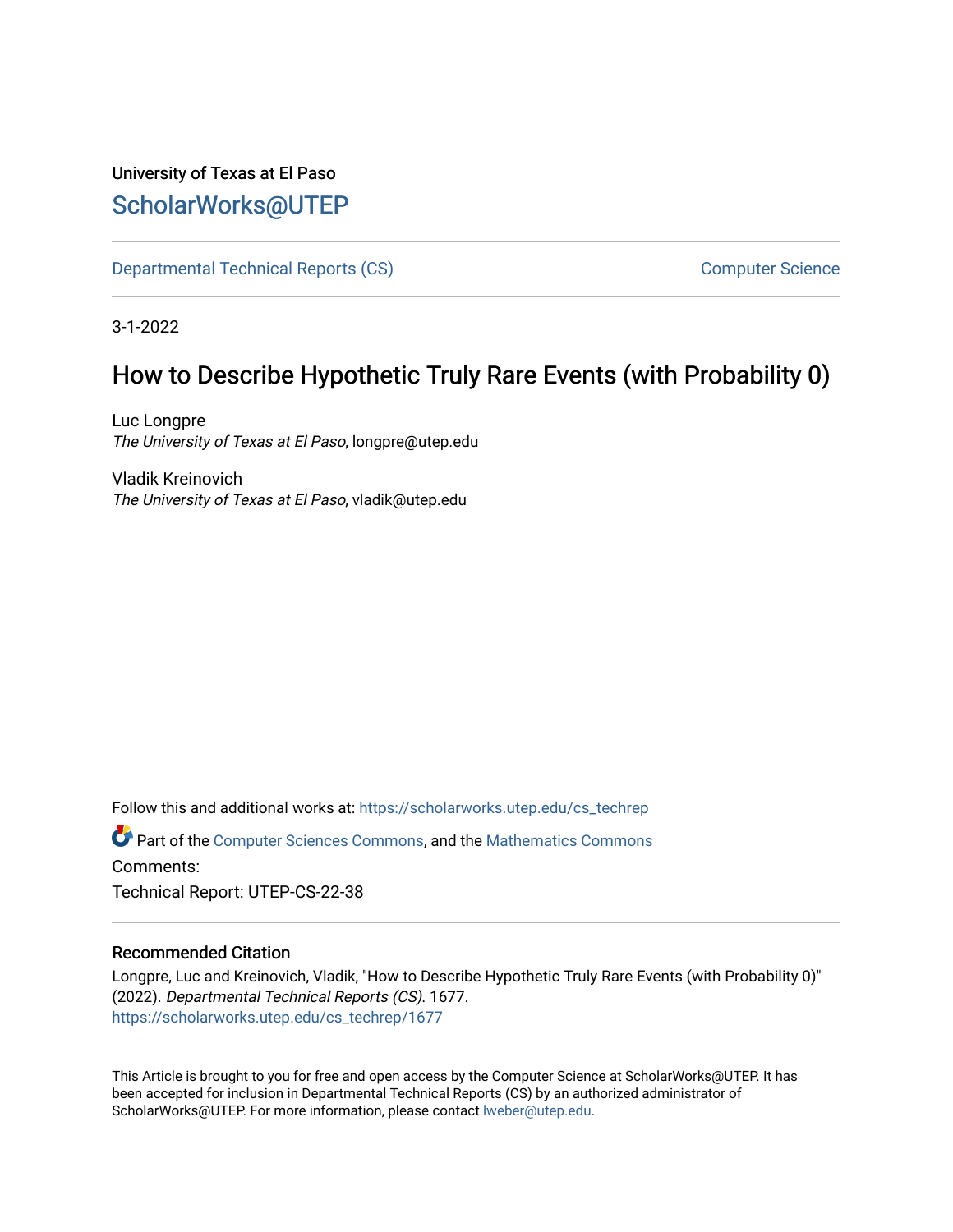# How to Describe Hypothetic Truly Rare Events (with Probability 0)

Luc Longpré and Vladik Kreinovich

Abstract In probability theory, rare events are usually described as events with low probability *p*, i.e., events for which in *N* observations, the event happens  $n(N) \sim$  $p \cdot N$  times. Physicists and philosophers suggested that there may be events which are even rarer, in which  $n(N)$  grows slower than N. However, this idea has not been developed, since it was not clear how to describe it in precise terms. In this paper, we propose a possible precise description of this idea, and we use this description to answer a natural question: when two different functions  $n(N)$  lead to the same class of possible "truly rare" sequences.

### 1 Formulation of the Problem

How rare events are described now. The current approach to describing rare events comes from probability theory.

In the probability theory, each class of events is characterized by its probability *p*. From the observational viewpoint, probability means a frequency with which such an event is observed in a long series of observations. Specifically, this means that if we make a large number *N* of observations, then the number of observations *n*(*N*) in which the event occurred is asymptotically proportional to *n*(*N*) ~ *p* · *N*; see, e.g., [2].

In these terms, rare events correspond to cases when the probability  $p$  is small: the smaller the probability  $p$ , the fewer the occurrences of the events, so the rarer is this event.

Challenge. Probability theory deals with events for which the number of occurrences  $n(N)$  is proportional to the number of observations N. But what if we have

Luc Longpré and Vladik Kreinovich

Department of Computer Science, University of Texas at El Paso, 500 W. University El Paso, TX 79968, USA, e-mail: longpre@utep.edu, vladik@utep.edu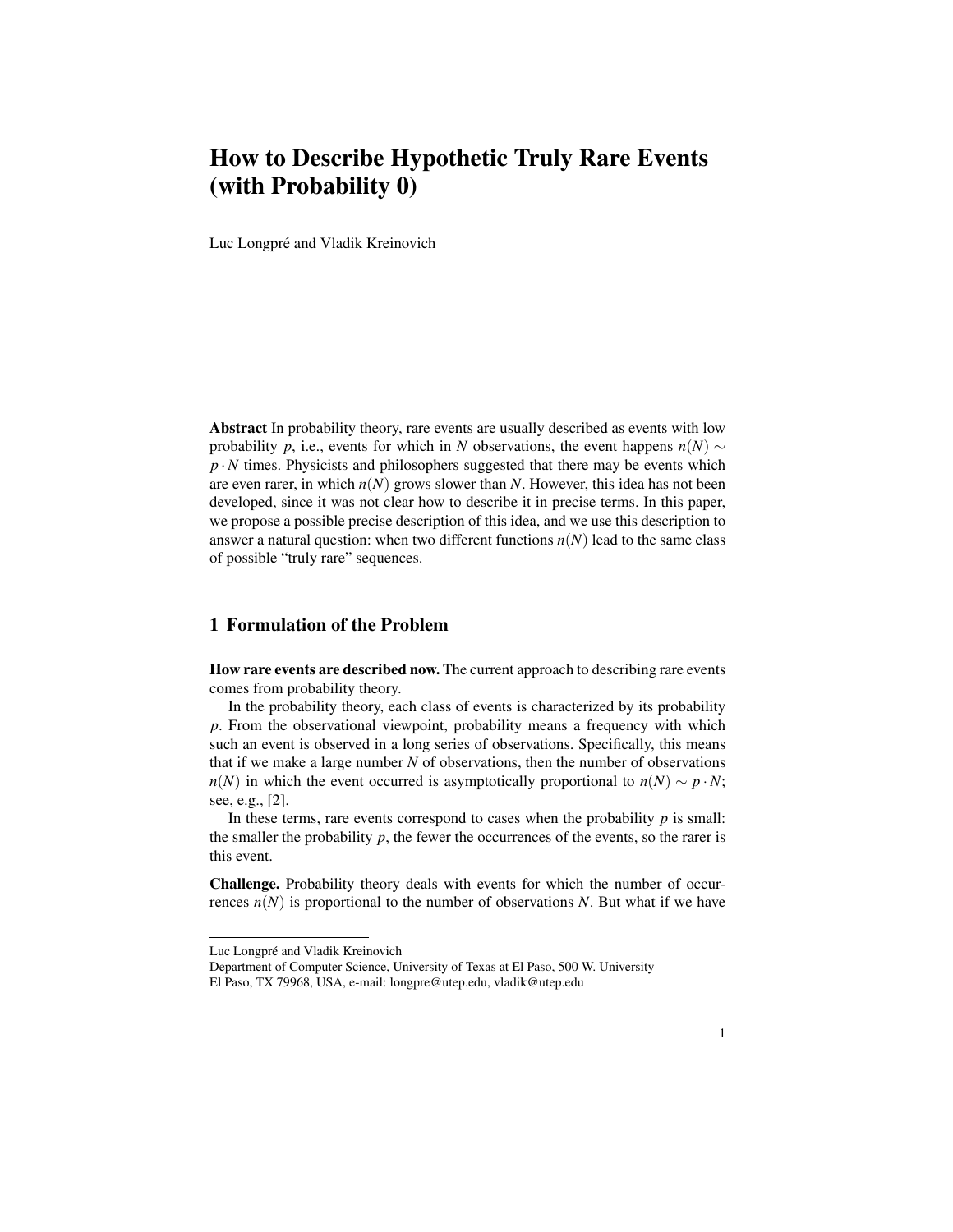an event which is even rarer, i.e., an event for which the number of occurrences  $n(N)$ grows even slower – e.g., as  $C \cdot N^{\alpha}$  for some  $C > 0$  and  $\alpha < 1$ ?

Such a hypothetical possibility was proposed, on the intuitive level, by several physicists and philosophers. This idea may sound interesting, but the big challenge is that it is not clear how to develop it into something quantitative – since, in contrast to probability theory, there is no readily available formalism to describe such rare events.

What we do in this paper. In this paper, we provide a possible way to formally describe such rare events – and thus, to be able to analyze them.

#### 2 Analysis of the Problem and the Resulting Proposal

Analysis of the situation. In general, when the expected number of events observed during the first *N*-th observations is described by a formula  $n(N)$ , the expected number of events occurring during the *N* observations can be estimated as the difference  $n(N) - n(N-1)$  between:

- the overall number  $n(N)$  of events observed during the first *N* observations and
- the overall number  $n(N-1)$  of events observed during the first  $N-1$  observations.

This expected number of events occurring during a single observation is nothing else but the probability  $p_N$  that the *N*-th observation leads to the desired effect.

In the traditional probability approach, when  $n(N) = p \cdot N$ , this probability is equal to *p*:

$$
p_N = n(N) - n(N-1) = p \cdot N - p \cdot (N-1) = p.
$$

In the desired random case, the corresponding difference decreases with *N*. For example, for  $n(N) \sim c \cdot N^{\alpha}$ , we have

$$
p_N = C \cdot N^{\alpha} - c \cdot (N-1)^{\alpha} = c \cdot N^{\alpha} \cdot \left(1 - \left(\frac{N-1}{N}\right)^{\alpha}\right).
$$

Here,

$$
\left(\frac{N-1}{N}\right)^{\alpha} = \left(1 - \frac{1}{N}\right)^{\alpha} \sim 1 - \frac{\alpha}{N},
$$

and therefore

$$
p_n \sim C \cdot N^{\alpha} \cdot \frac{\alpha}{N} = c \cdot N^a,
$$

where we denoted  $c \stackrel{\text{def}}{=} C \cdot \alpha$  and  $a \stackrel{\text{def}}{=} \alpha - 1$ .

This leads to the following proposal.

**Proposal.** We describe a rare event with  $n(N)/N \rightarrow 0$  as a random sequence in which the *N*-th observation leads to an event with probability  $p_N = n(N) - n(N-1)$ , and the occurrences for different *N* are independent.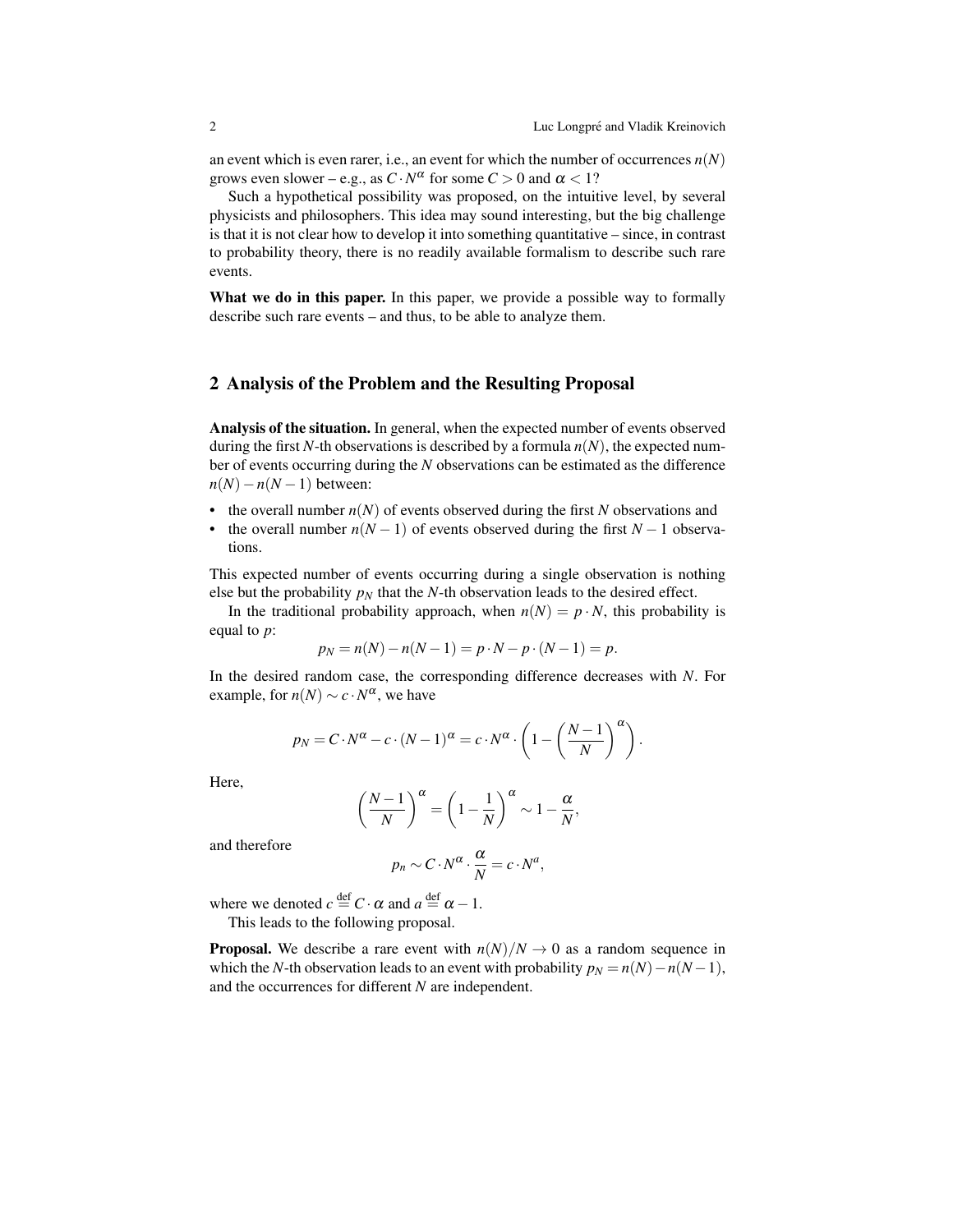### 3 A Natural Question: Which Probabilities  $p_N$  and  $q_N$  Lead to the Same Class of Rare Observations?

Now we can start analyzing the new notion of rareness. The fact that now we have a formal definition enables us to start analyzing quantitative questions. Let us start with the question described in the title of this section.

Why this question is important. In the usual probabilistic setting, we need only one parameter to describe the degree of rareness: the probability *p*. The value of this parameter can be determined based on the observations, as the limit of  $n(N)/N$ when *N* increases. The more observations we make, the more accurately we can determine this probability.

In contrast, when we have a sequence of events with different probabilities  $p<sub>N</sub>$ , for each *N*, we only have one case in which the event either occurred or did not occur. Clearly, this information is not sufficient to uniquely determine the corresponding probability  $p_N$ . In other words, this means that different sequences  $p_N$ can lead to the exact same sequence of observations. In mathematical terms, based on the observations, we cannot uniquely determine the sequence  $p_N$ , we can only determine a class of sequences consistent with this observation.

This leads to the following natural questions: what is this class? Or, in other terms: when do two sequences  $p_N$  and  $q_N$  lead to the same sequence of observations?

Let us describe this question in precise terms. The usual way to apply probabilistic knowledge to practice is as follows: we prove that some formula is true with probability 1, and we conclude that this formula must be true for the actual random sequence.

For example, it is proven than if we have a sequence of independent events with probability *p* each, then the ratio  $\tilde{n}(N)/N$ , where  $\tilde{n}(N)$  denotes the actual number of occurrences of this event in the first *N* observations, tends to *p* with probability 1. We therefore conclude that for the actual sequence of observations, we will have  $\tilde{n}(N)/N \rightarrow p$ . Similarly, we conclude that the actual sequence of observations should satisfy the Central Limit Theorem, according to which the distribution of the deviations  $\tilde{n}(N)/n - p$  of this ratio from the actual probability is asymptotically normal, etc.

In other words, the usual application assumes that when we have a random sequence, it should satisfy all the laws that occur with probability  $1 - or$ , equivalently, that this sequence should not belong to any definable set of probability measure 0. This idea underlies the formal definition of a random sequence in Algorithmic Information Theory – it is defined as a sequence that does not belong to any definable set of measure 0; see, e.g., [1].

Here, "definable" can be formalized in different ways: computable in some sense, describable by a formula from some class, etc. No matter how we describe it, there are only countably many such sets. So, the measure of their union is 0, and if we delete this union from the set of all possible binary sequences, we therefore still get a set of measure 1.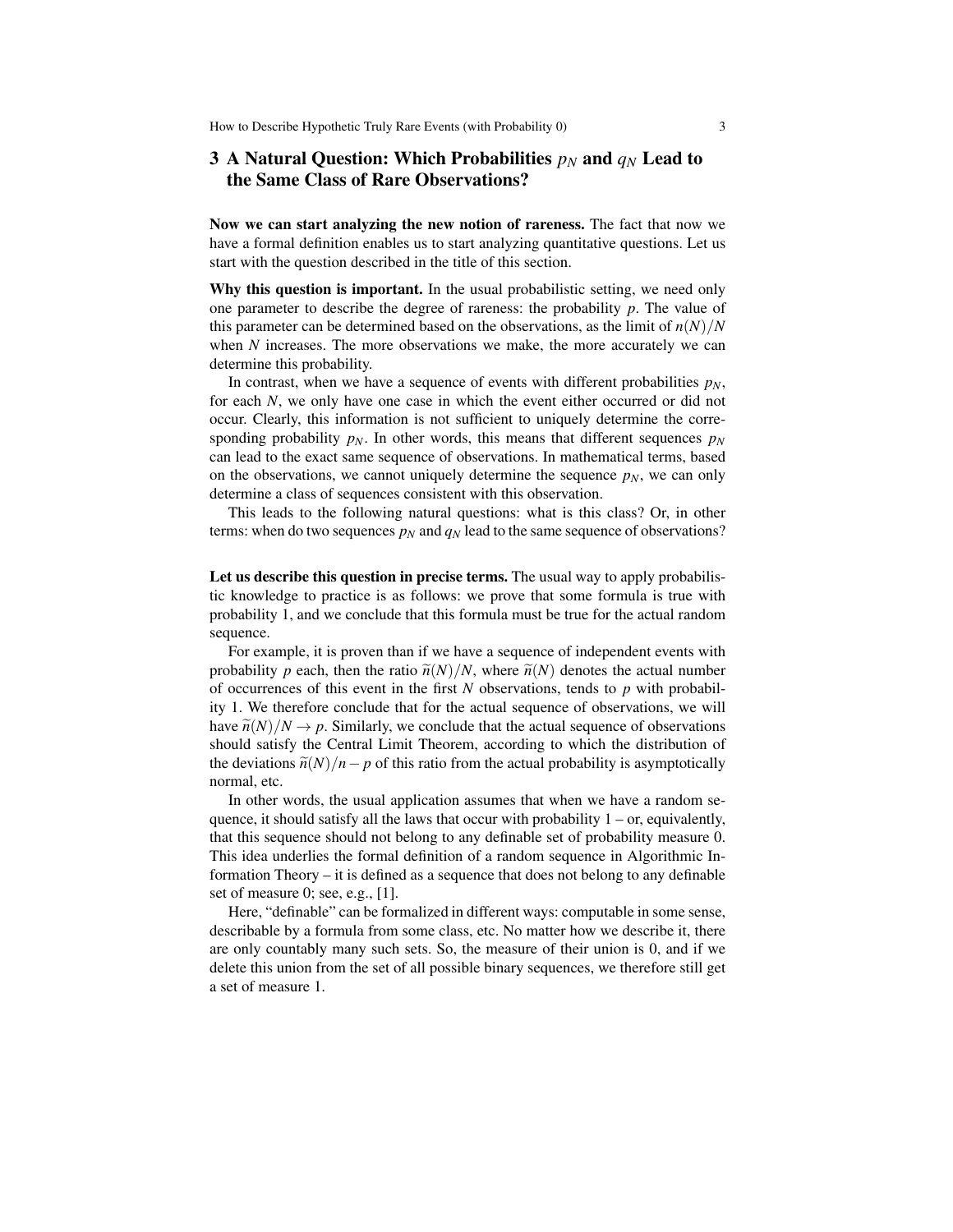Let us apply this formalization to our question. When we select the probabilities  $p_N$ , we thus determine a probability measure on the set of all binary sequences, and we can use the above definition to formally define when a binary sequence is random with respect to this measure. So, the above question takes the following form: for which pairs of sequences  $p_N$  and  $q_N$  there exists a binary sequence which is random with respect to both measures? Let us call such probabilities  $p<sub>N</sub>$  and  $q<sub>n</sub>$ *indistinguishable*.

The following proposition explains when two sequences are indistinguishable.

**Proposition.** *Sequences*  $p_N \to 0$  *and*  $q_N \to 0$  *are indistinguishable if and only if* 

$$
\sum_{N=1}^{\infty} (\sqrt{p_N} - \sqrt{q_N})^2 < \infty.
$$

**Proof.** According to [3] (see also Problem 4.5.14 in [1]), the two probabilities  $p_N$ and *q<sup>N</sup>* are indistinguishable if and only if

$$
\sum_{N=1}^{\infty} \left[ \left( \sqrt{p_N} - \sqrt{q_N} \right)^2 + \left( \sqrt{1 - p_N} - \sqrt{1 - q_N} \right)^2 \right] < \infty. \tag{1}
$$

In our case, when  $p_N \to 0$  and  $q_N \to 0$ , we have  $\sqrt{1-p_N} \sim 1-0.5p_N$ , thus

$$
\sqrt{1 - p_N} - \sqrt{1 - q_N} \sim -0.5 \cdot (p_N - q_N) = -0.5 \cdot (\sqrt{p_N} - \sqrt{q_N}) \cdot (\sqrt{p_N} + \sqrt{q_N}).
$$

Therefore,

$$
\left(\sqrt{1-p_N}-\sqrt{1-q_N}\right)^2\sim 0.25\cdot\left(\sqrt{p_N}-\sqrt{q_N}\right)^2\cdot\left(\sqrt{p_N}+\sqrt{q_N}\right)^2.
$$

Here,  $p_N \to 0$  and  $q_N \to 0$ , thus  $(\sqrt{p_N} + \sqrt{q_N})^2 \to 0$ . Hence, the second term in the left-hand side of the formula (1) is asymptotically negligible in comparison with the first term, and the convergence of the sum is thus equivalent to the convergence of the first terms.

The proposition is proven.

*Comment.* By using this proposition, one can check that the probabilities

$$
p_N = c \cdot N^a \text{ and } q_N = d \cdot N^b
$$

are indistinguishable only when they coincide. Thus, all the probabilities  $p_N = c \cdot N^a$ corresponding to different pairs (*c*,*a*) are distinguishable.